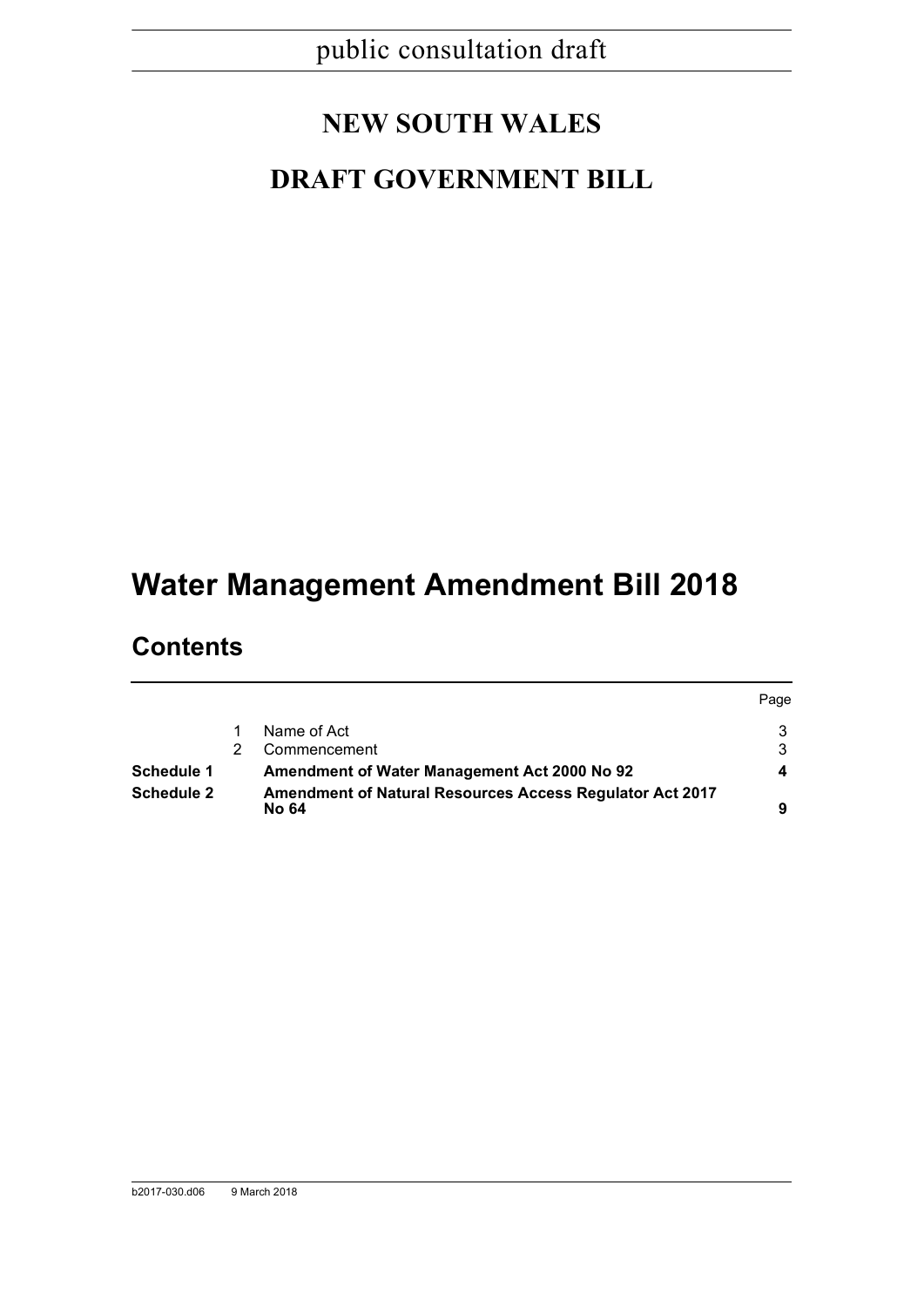# **NEW SOUTH WALES**

## **DRAFT GOVERNMENT BILL**

# **Water Management Amendment Bill 2018**

No , 2018

## **A Bill for**

An Act to amend the *Water Management Act 2000* with respect to water management plans, conditions of approvals and licences, metering, the provision of information and measures to protect environmental water; and for other purposes.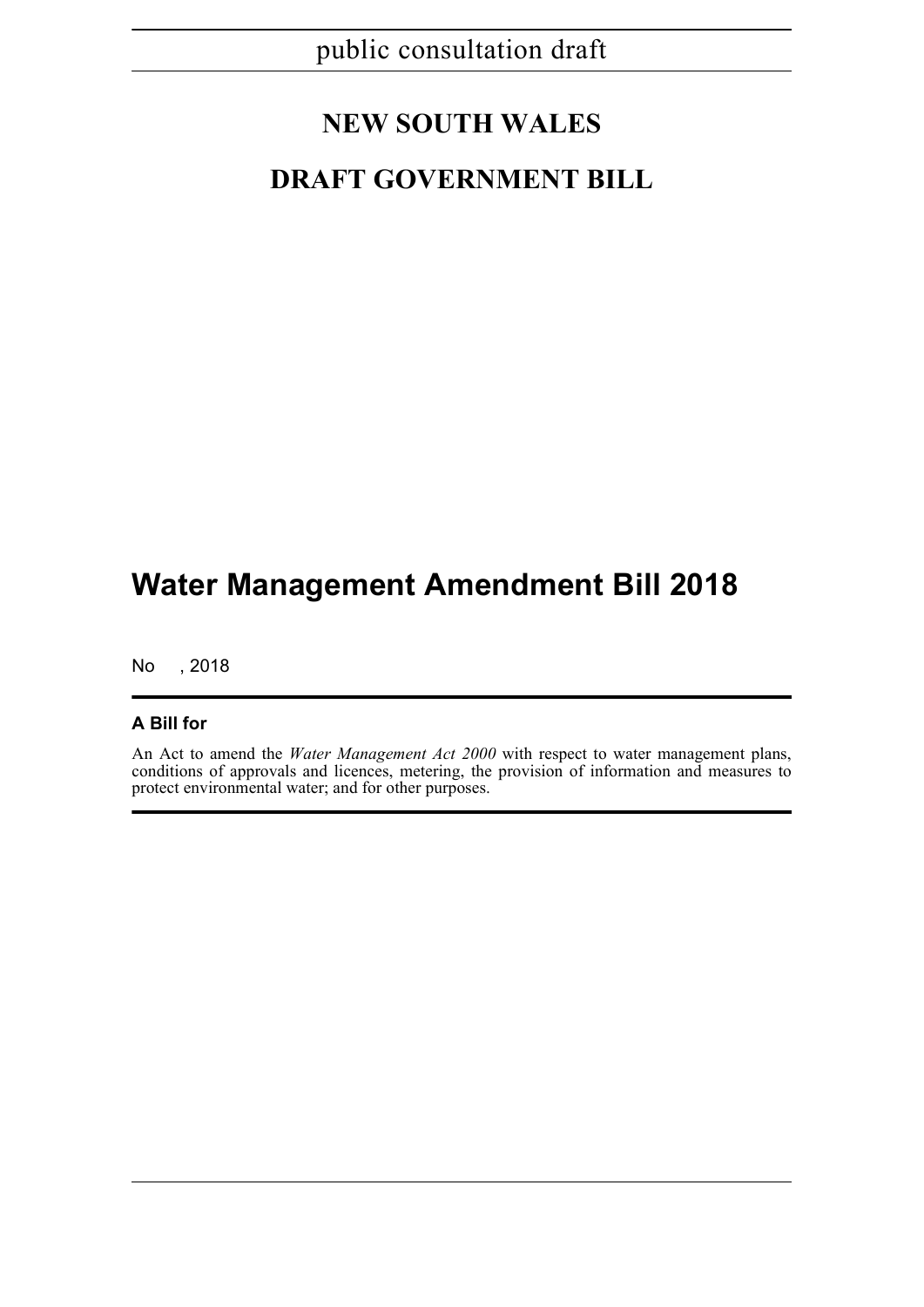Water Management Amendment Bill 2018 [NSW]

## <span id="page-2-0"></span>**The Legislature of New South Wales enacts:**

## **1 Name of Act**

This Act is the *Water Management Amendment Act 2018*.

## <span id="page-2-1"></span>**2 Commencement**

This Act commences on a day or days to be appointed by proclamation.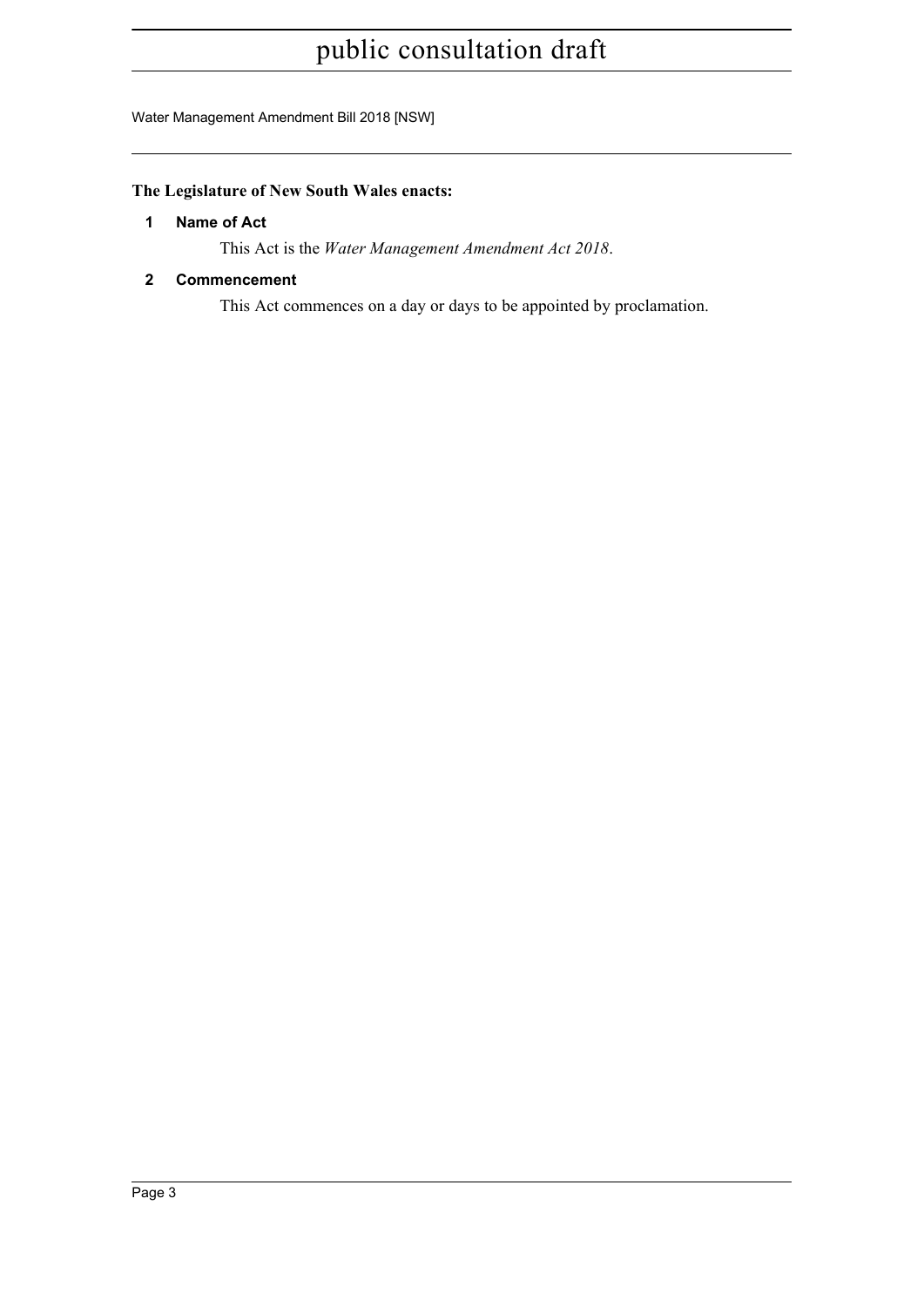Water Management Amendment Bill 2018 [NSW] Schedule 1 Amendment of Water Management Act 2000 No 92

## <span id="page-3-0"></span>**Schedule 1 Amendment of Water Management Act 2000 No 92**

## **[1] Section 66 Conditions of access licence generally**

Insert after section 66 (1):

(1AA) An access licence is subject to any mandatory conditions imposed by the regulations.

## **[2] Sections 66 (1A), 67 (3), 100 (1A) and 102 (3)**

Insert "(other than conditions imposed by the regulations)" after "Mandatory conditions" wherever occurring.

## **[3] Section 71QA**

Insert after section 71Q:

## **71QA Assignment of individual daily extraction component**

- (1) For the purposes of this section, an *individual daily extraction component* means an entitlement of the holder of an access licence to take a specified volume of water on a specified day, whether or not it is limited to specified rates or in specified circumstances.
- (2) The holders of two or more access licences may apply to the Minister for consent to the assignment of the rights to individual daily extraction components between one or more of the holders.
- (3) An application may be made to assign an individual daily extraction component for a specified day or a specified period, or in specified circumstances, or both, and may relate to the whole or part of an individual daily extraction component.
- (4) An application may only be made if the licences are of the same category with respect to the same water source.
- (5) The Minister may consent to the assignment of rights between the access licences concerned by:
	- (a) a reduction or removal of the whole or part of one or more individual daily extraction components of one or more of the licences, and
	- (b) a corresponding increase in the individual daily extraction components of the others.
- (6) A reduction or increase may be specified by the Minister to have effect for a specified period, or in specified circumstances, or both.
- (7) The assignment of a right to an individual daily extraction component does not entitle the assignee to extract water in excess of the assignee's water allocation.
- (8) A holder of an access licence may assign a right to an individual daily extraction component whether or not the holder has any available water allocation credited to the holder's water allocation account.
- (9) An access licence is not cancelled merely because, as a result of an assignment under this section, it has a zero extraction component for the time being.

## **[4] Section 71U Interstate transfer of access licences**

Insert "and Part 5 of Chapter 3" after "section 63 (4), (5), (6) and (7)" in section 71U (4).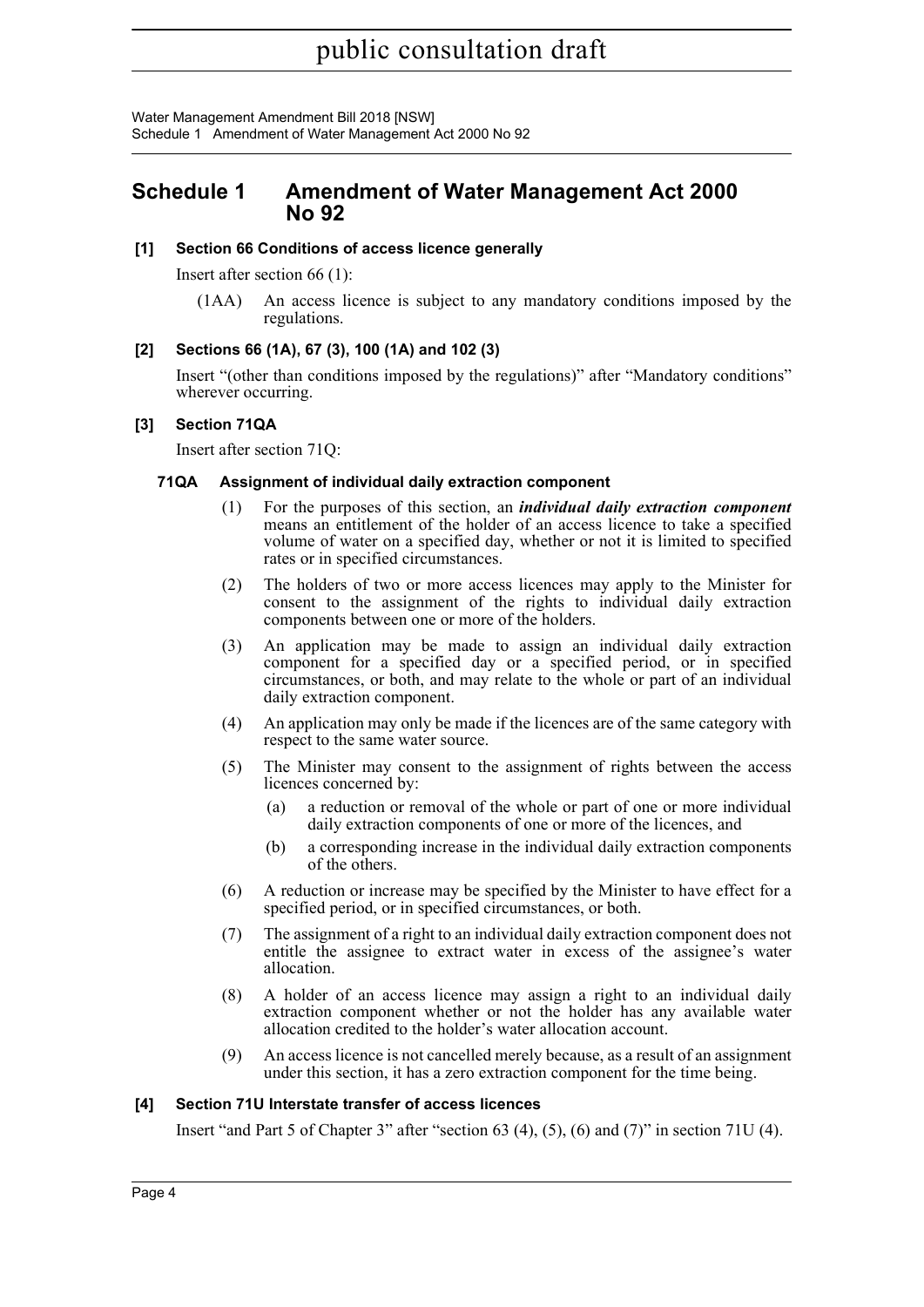Water Management Amendment Bill 2018 [NSW] Schedule 1 Amendment of Water Management Act 2000 No 92

## **[5] Section 71Y General**

Insert "71QA," before "71T" in section 71Y (1).

## **[6] Section 85AA**

Insert after section 85:

## **85AA Daily extraction accounts**

- (1) Individual daily extraction components imposed on an access licence are to be recorded in the water allocation account.
- (2) For each access licence, the Minister is to cause an account to be kept of:
	- (a) any individual daily extraction component that is acquired under section 71QA, and
	- (b) any individual daily extraction component that is assigned under section 71QA.
- (3) The regulations may make provision for or with respect to the particulars that are to be recorded in a water allocation account for the purposes of this section.

## **[7] Section 87D**

Insert after section 87C:

#### **87D Information about rights to take water from water sources**

- (1) The Minister may arrange for the publication of the following information about a water source on a publicly accessible website approved by the Minister:
	- (a) whether or not water can be taken by access licence holders from a particular part of the water source on a particular day or at a particular time on a particular day, in accordance with an applicable water sharing plan or a particular condition of an access licence,
	- (b) the amount of water that can be taken from a particular part of the water source on a particular day or at a particular time on a particular day, in accordance with an applicable water sharing plan or a particular condition of an access licence.
- (2) For the purposes of this Act, a person is taken to be permitted to take water in accordance with a water sharing plan or a condition of an access licence if the person is entitled to take water under that plan or licence and takes water in accordance with information published under this section.
- (3) This section does not:
	- (a) permit a person to take water if to do so would contravene a condition of an access licence that is not the subject of information published under this section, or
	- (b) prevent a person from taking water if the person is otherwise permitted to do so under an access licence or under this Act.

## **[8] Section 91H Failure to install, use or maintain metering equipment**

Insert "or use" after "install" wherever occurring in section 91H (1).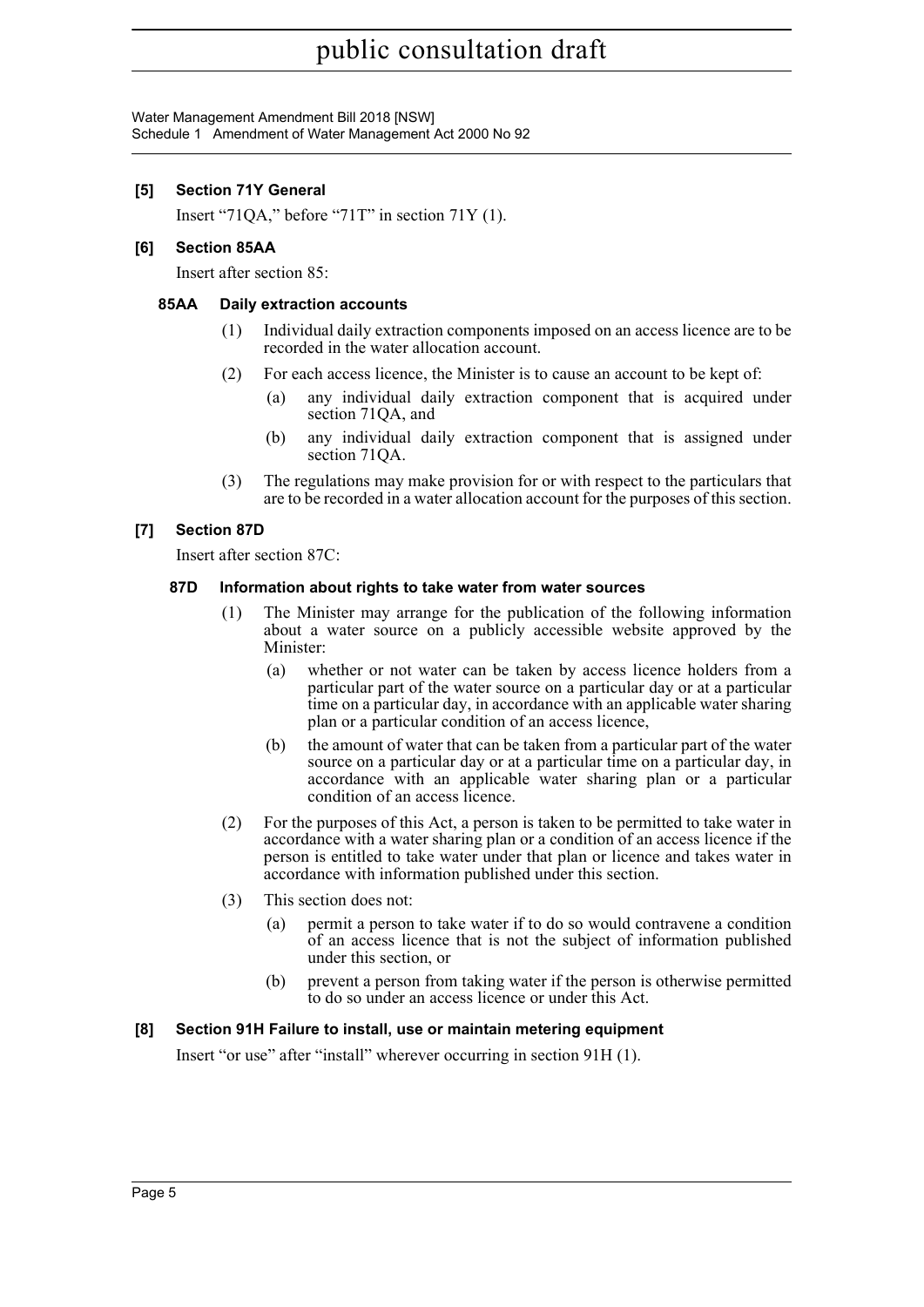Water Management Amendment Bill 2018 [NSW] Schedule 1 Amendment of Water Management Act 2000 No 92

## **[9] Section 91H (1) (c)**

Insert at the end of section 91H (1) (b):

or

(c) a regulation made under Part 6 of Chapter 3,

## **[10] Section 91J Metering records**

Insert at the end of the section:

(2) A person must not in or in connection with a metering record required to be kept under this Act, or a requirement of a regulation under Part 6 of Chapter 3, make a statement or furnish any information that the person knows to be false or misleading in a material particular.

Tier 2 penalty.

#### **[11] Section 100 Conditions of approval generally**

Insert after section 100 (1):

(1AA) An approval is subject to any mandatory conditions imposed by the regulations.

## **[12] Chapter 3, Parts 5 and 6**

Insert after Part 4 of Chapter 3:

## **Part 5 Conditions imposed by regulations**

#### **115 Regulations may impose mandatory conditions relating to metering equipment and ceasing to take water**

- (1) The regulations may impose mandatory conditions on water supply work approvals relating to the following:
	- (a) metering equipment,
	- (b) prohibiting or limiting the use of the water supply work to take water in specified circumstances,
	- (c) requiring notice to be given of a change to or the replacement of the water supply work, or any part of it, that results in an increase in the capacity to take water.
- (2) A mandatory condition prohibiting or limiting the taking of water may be imposed only for the purpose of protecting environmental water or managing water for environmental purposes.
- (3) A mandatory condition may be imposed on particular approvals or classes of approvals.

## **115A Regulations may impose mandatory conditions relating to extraction of water**

- (1) The regulations may impose mandatory conditions on access licences limiting the extraction of water.
- (2) A mandatory condition may be imposed only for the purpose of protecting environmental water or managing water for environmental purposes.
- (3) A mandatory condition may be imposed on all access licences for a specified water source or access licences for water sources within a specified part of the State.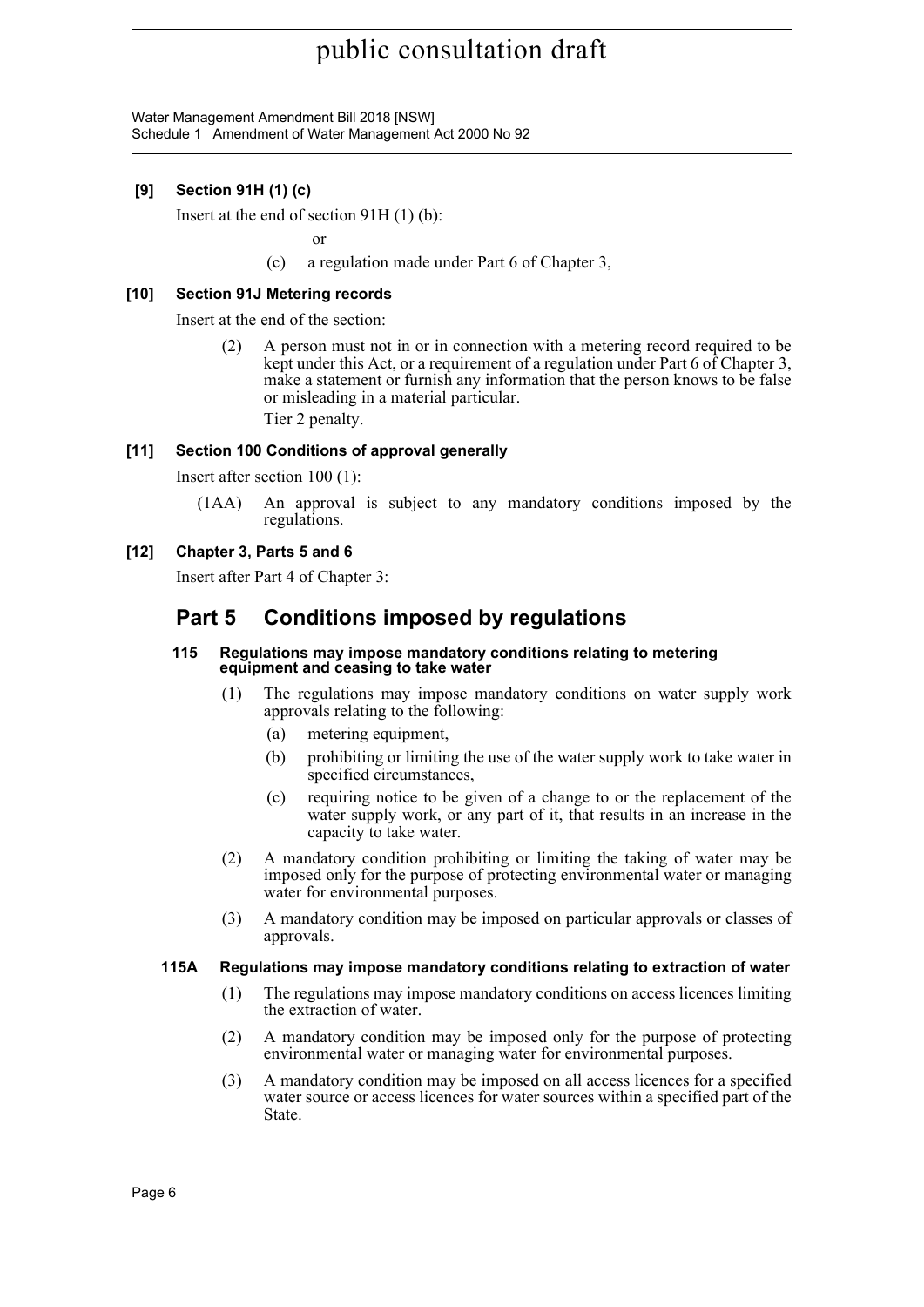Water Management Amendment Bill 2018 [NSW] Schedule 1 Amendment of Water Management Act 2000 No 92

## **115B Mandatory conditions generally**

- (1) The regulations may provide for the following:
	- (a) notification to holders of approvals or access licences of mandatory conditions imposed under this Part,
	- (b) the imposition of a mandatory condition under this Part on a licence or other entitlement in force under the *Water Act 1912* and deeming any such condition to be imposed under that Act,
	- (c) that a mandatory condition imposed under this Part has effect despite any other approval or licence or condition of an approval or licence under this Act or the *Water Act 1912* or any other instrument made under this Act or that Act.
- (2) The imposition of a mandatory condition on an access licence relating to the extraction of water does not give rise to a claim for compensation under Division 9 of Part 2 of Chapter 3.

## **Part 6 Regulations relating to water supply works**

## **115C Metering equipment**

- (1) This section applies to a water supply work, whether or not an approval is required to install or use the water supply work.
- (2) Regulations may be made for or with respect to metering equipment in connection with water supply works.
- (3) In particular, and without limiting subsection (2), regulations may be made for or with respect to the following:
	- (a) requiring the holders of water supply work approvals to install, use and maintain metering equipment,
	- (b) requiring persons who have control and management of water supply works to install, use and maintain metering equipment,
	- (c) setting out standards and other requirements for metering equipment to be used in connection with water supply works,
	- (d) setting out standards and other requirements for the location and installation of metering equipment,
	- (e) the keeping of metering records relating to maintenance of metering equipment and use of water during periods when metering equipment is not able to be used and to any other matters specified by the regulations.

## **[13] Chapter 7, Part 1, Division 2, heading**

Insert "**and metering**" after "**water**".

## **[14] Section 324 Temporary water restrictions**

Insert after section 324 (1):

(1A) If satisfied that it is necessary to do so for the purpose of managing water for environmental purposes, the Minister may, subject to any requirements of the regulations, by order in writing, direct that, for a specified period, the taking of water from a specified water source is prohibited, or is subject to specified restrictions, as the case requires.

## **[15] Section 324 (4)**

Insert ", (1A)" after "subsection (1)".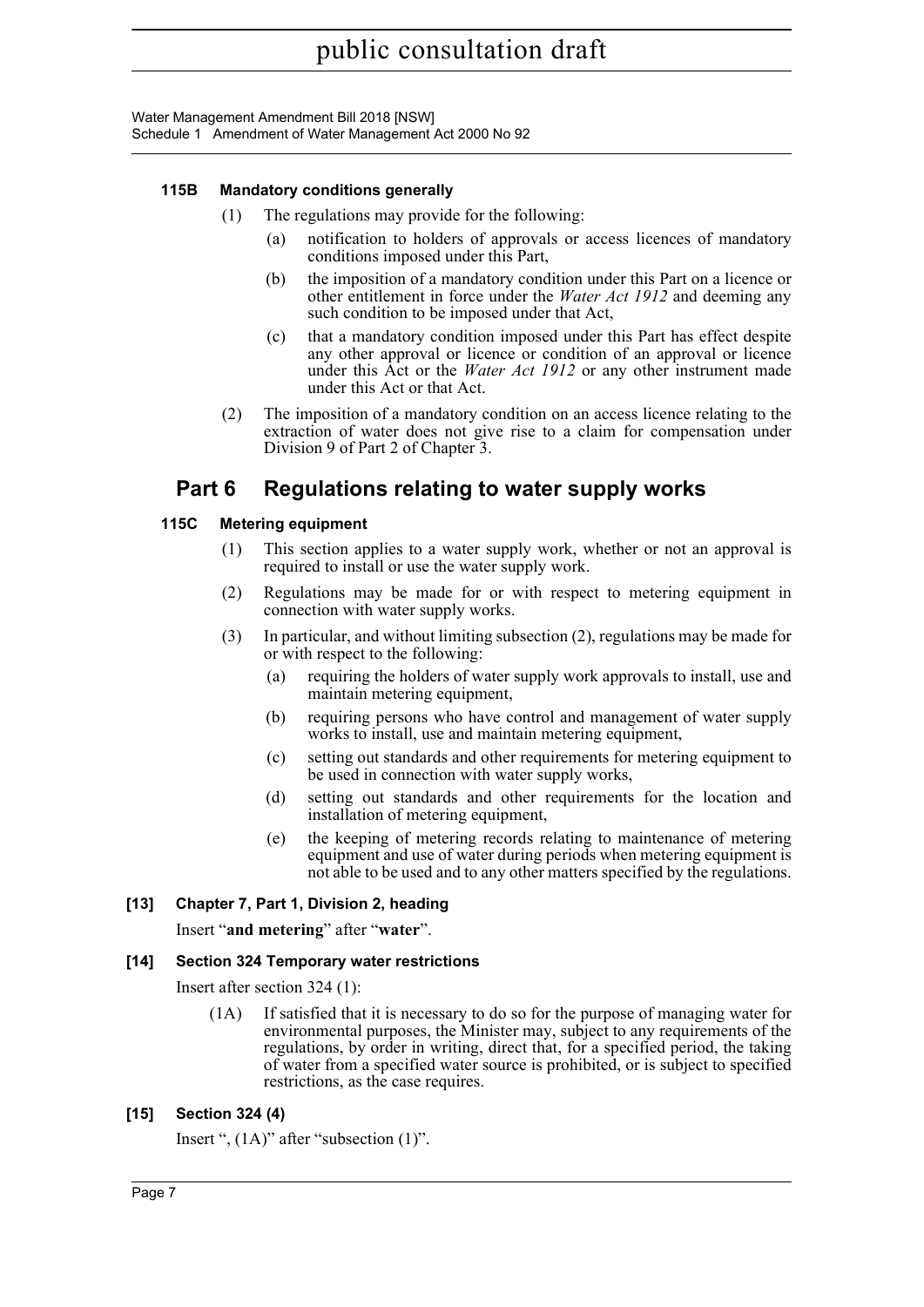Water Management Amendment Bill 2018 [NSW] Schedule 1 Amendment of Water Management Act 2000 No 92

## **[16] Section 326 Directions relating to metering equipment**

Insert ", use" after "replace" in section 326 (1).

## **[17] Section 367 Evidentiary certificates**

Insert after section 367 (2) (v):

(w) specified information relating to the taking of water from a specified water source under a specified water sharing plan or condition of an access licence was, or was not, displayed on a website approved by the Minister,

## **[18] Section 391B**

Insert after section 391A:

## **391B Administration and transparency of water information**

- (1) Regulations may be made for or with respect to the following:
	- (a) the disclosure of information held on a register established under this Act,
	- (b) the disclosure of information about water allocation accounts of individuals or corporations who hold access licences or approvals under this Act,
	- (c) the disclosure of information about the taking of water from particular water sources or water sources within a particular part of the State,
	- (d) the keeping and form of registers of information authorised to be disclosed under this Act,
	- (e) the fees payable for access to information.
- (2) Information may be disclosed in accordance with a regulation made under this section despite any prohibition in, or the need to comply with a requirement of, any Act or law (in particular, the *Privacy and Personal Information Protection Act 1998* (other than Part 6 of that Act)).

## **[19] Schedule 1B Provisions relating to exit from co-held access licence**

Insert at the end of clause 3:

(3) If an individual daily extraction component was imposed on the original licence, the water allocation accounts for the original access licence and the new access licence are to be adjusted to reflect the provisions made by this clause.

## **[20] Dictionary**

Insert after paragraph (b) of the definition of *assignment dealing*:

(c) an assignment of the whole or part of one or more individual daily extraction components as referred to in section 71QA.

## **[21] Dictionary, definition of "individual daily extraction component"**

Insert in alphabetical order:

*individual daily extraction component*—see section 71QA (1).